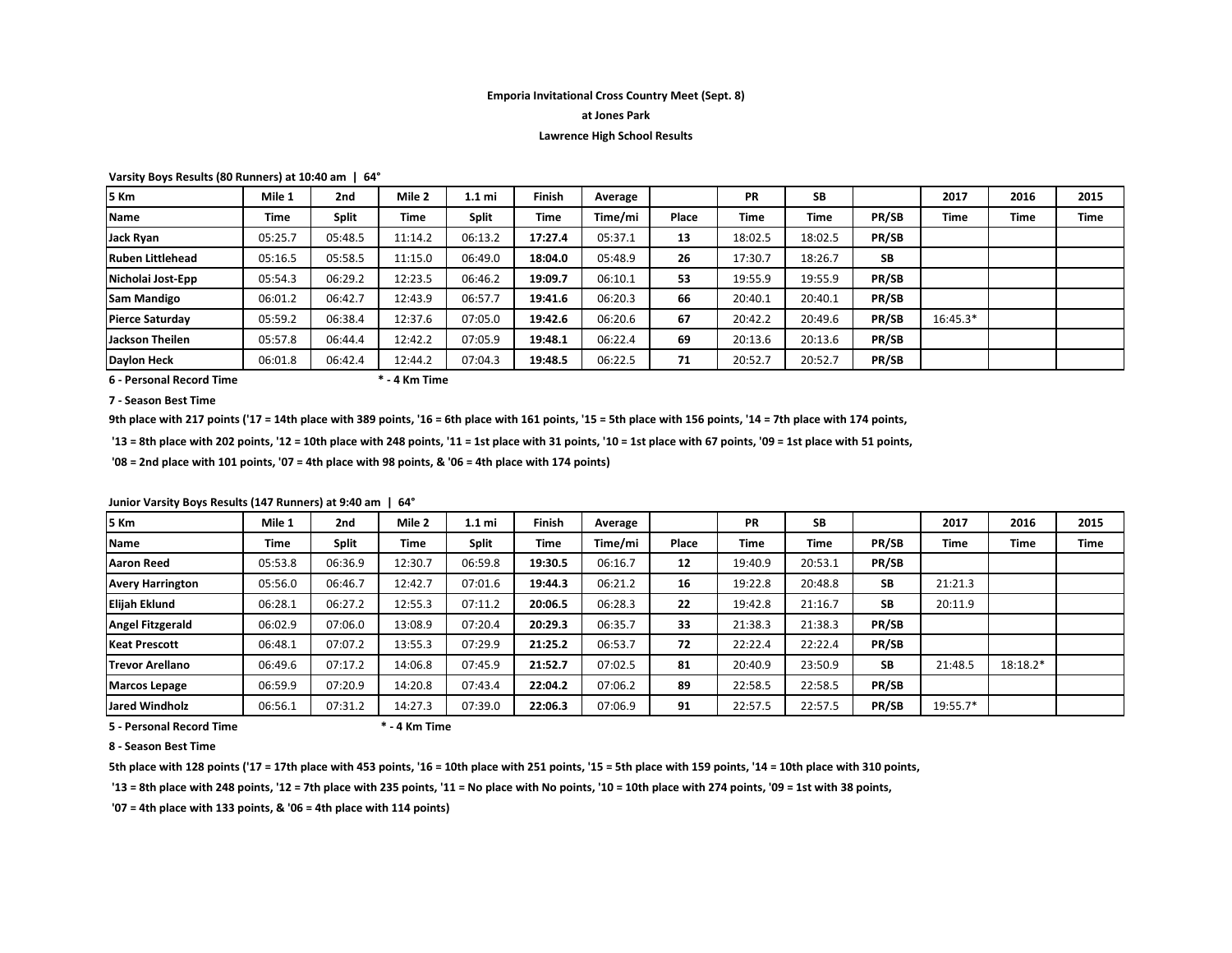## **Emporia Invitational Cross Country Meet (Sept. 8)**

# **at Jones Park**

# **Lawrence High School Results**

| C Team Boys Results (56 Runners) at 11:10 am   64° |         |              |         |              |               |         |       |                |           |       | 5k         |          |           |
|----------------------------------------------------|---------|--------------|---------|--------------|---------------|---------|-------|----------------|-----------|-------|------------|----------|-----------|
| 4 Km                                               | Mile 1  | 2nd          | Mile 2  | .5 mi        | <b>Finish</b> | Average |       | <b>PR</b>      | <b>SB</b> |       | 2017       | 2016     | Projected |
| <b>Name</b>                                        | Time    | <b>Split</b> | Time    | <b>Split</b> | Time          | Time/mi | Place | <b>5k Time</b> | 5k Time   | PR/SB | Time       | Time     | Time      |
| Connor Bewlev                                      | 06:25.4 | 07:01.0      | 13:26.4 | 03:11.0      | 16:37.4       | 06:41.3 | 3     | 21:47.4        | 22:40.6   |       | 22:31.6    | 17:37.0* | 21:03.0   |
| <b>Trevor Johnson</b>                              | 07:00.3 | 07:32.2      | 14:32.5 | 03:29.0      | 18:01.5       | 07:15.1 | 17    | 27:30.3        | 27:30.3   |       |            |          | 22:49.2   |
| <b>Reese White Lightning</b>                       | 07:06.6 | 07:30.0      | 14:36.6 | 03:28.2      | 18:04.8       | 07:16.5 | 18    | 25:07.5        | 32:17.8   |       | $20:15.1*$ |          | 22:53.4   |
| <b>Henry Dewitt</b>                                | 07:16.9 | 07:50.4      | 15:07.3 | 03:38.1      | 18:45.4       | 07:32.8 | 25    | 27:07.7        | 27:07.7   |       |            |          | 23:45.0   |
| <b>Reed Parker-Timms</b>                           | 07:31.7 | 08:02.7      | 15:34.4 | 03:44.6      | 19:19.0       | 07:46.3 | 31    | 29:28.9        | 29:28.9   |       |            |          | 24:28.2   |
| <b>Jack Morse</b>                                  | 07:58.8 | 07:55.1      | 15:53.9 | 03:37.5      | 19:31.4       | 07:51.3 | 36    | 21:09.2        | <b>NT</b> |       | 22:49.4    |          | 24:43.2   |
| <b>Pearse Long</b>                                 | 08:24.9 | 08:31.8      | 16:56.7 | 03:39.0      | 20:35.7       | 08:17.2 | 41    | 27:51.9        | 27:51.9   |       |            |          | 26:04.8   |
| <b>Shawn Raasch</b>                                | 07:39.6 | 08:56.2      | 16:35.8 | 04:01.1      | 20:36.9       | 08:17.7 | 42    | <b>NT</b>      | <b>NT</b> |       |            |          | 26:06.0   |
| Abdullah Ahmed                                     | 08:24.4 | 08:31.5      | 16:55.9 | 03:49.9      | 20:45.8       | 08:21.2 | 43    | 30:43.8        | 30:43.8   |       |            |          | 26:17.4   |
| Aidan Von Feldt                                    | 08:22.6 | 08:54.2      | 17:16.8 | 04:08.7      | 21:25.5       | 08:37.2 | 45    | 30:40.2        | 30:40.2   |       |            |          | 27:07.8   |

**xx - Personal Record Time \* - 4 Km Time**

**xx - Season Best Time**

**3rd place with 65 points ('17 = 5th place with 114 points, '16 = 1st with 42 points, '15 = 6th place with 154 points, '14 = No place with No points,**

**'13 = 6th place with 134 points, '12 = 7th place with 202 points, '11 = 3rd place with 52 points, '10 = 10th place with 274 points, '09 = 1st with 38 points,**

 **'07 = 4th place with 133 points, & '06 = 5th place with 122 points)**